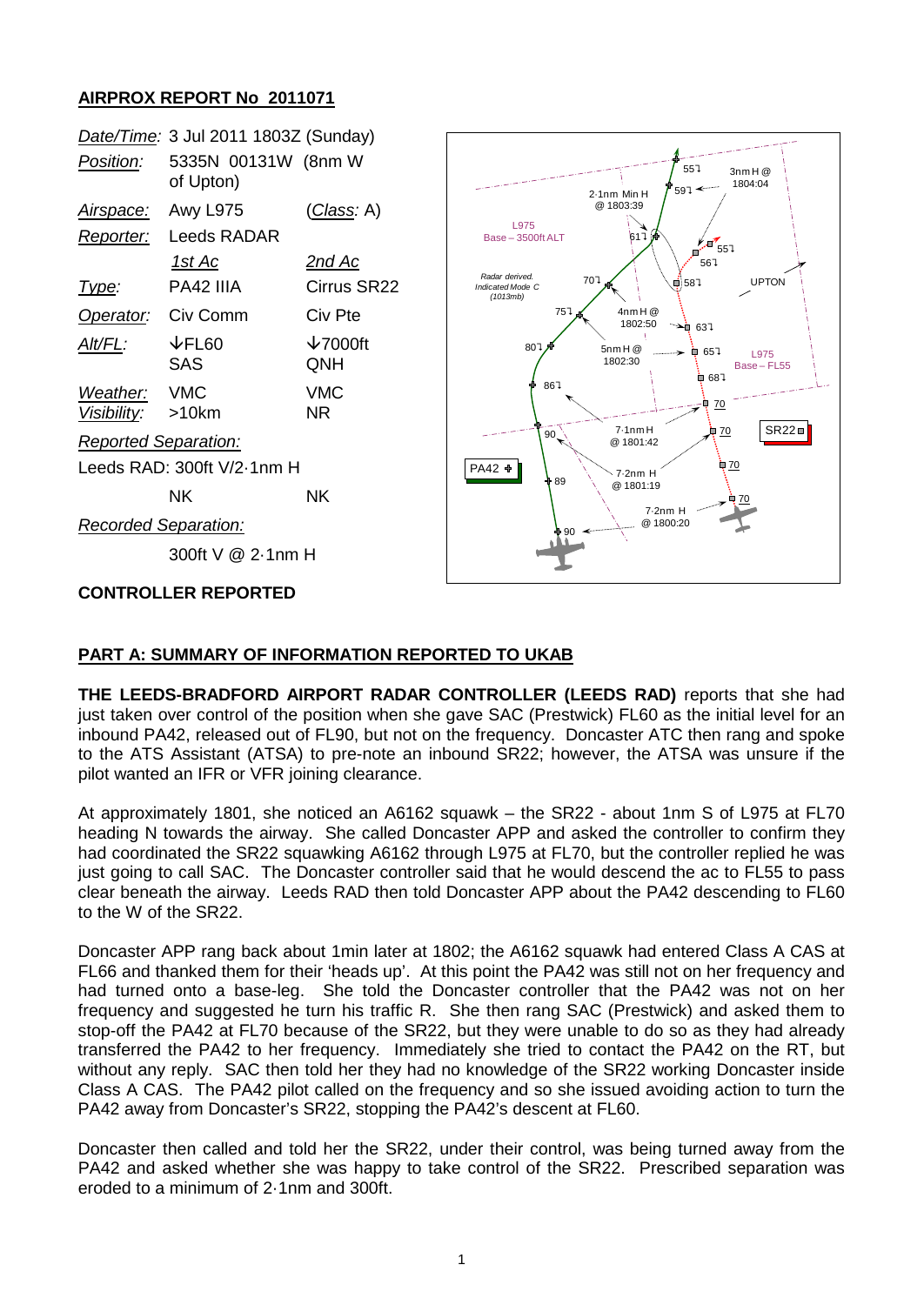**THE PIPER PA42 CHEYENNE IIIA PILOT (PA42)** reports he was inbound to Leeds-Bradford at 190kt from Oxford. The assigned SSR code was selected with Modes C and S on; TCAS is not fitted. From memory it was a good VMC day and he had been receiving radar vectors under IFR with either a RCS from Scottish CONTROL or a Radar Approach Control Service from Leeds APP towards their ILS. Also he considers he would have been inside CAS from the description given to him as to where the incident occurred. However, nothing was heard from any other ac or either of the radar controllers on the RT indicating that an Airprox had occurred. He was unaware of this Airprox until contact was established by the UKAB through the ac operator. His ac is coloured white with red and blue stripes; the wing strobes and wingtip recognition lights were on.

**THE CIRRUS SR22 PILOT** reports he was inbound to Leeds-Bradford from Goodwood at 160kt. As the Airprox was not reported on the RT at the time, he regrets he has very little information. As far as he could remember he was flying either IFR, or VFR with a TS from Doncaster APP. As he approached Leeds, the Doncaster APP controller vectored him onto an easterly heading and then requested he 'contact' Leeds RADAR, which he did. He was under the impression he had been 'handed-over' to Leeds RADAR, however, on speaking to Leeds RADAR it seemed this had not happened. He did not see the other ac nor did he pick it up on TCAS, he thought. He is sorry for the lack of detail and he apologised for any inconvenience caused.

The ac has a white/grey colour-scheme and the landing light and 'strobes' were on. TCAS I is fitted; SSR Mode S was on.

**THE SAC (PRESTWICK) MACC TACTICAL TRAFFIC MANAGER** reports the PA42 was inbound to Leeds-Bradford and control and communication of the ac had been transferred to Leeds ATC when the Sector team became aware of the CAS Infringement Tool (CAIT) activating on a target squawking 6162, he thought, just entering CAS to the SE of the PA42 at FL70.

Subsequent phone calls between the Sector PLANNER, Doncaster and Leeds APPROACH established that the infringement was caused because of a late call and subsequent late identification of the SR22 by Doncaster ATC, although actually inbound to Leeds. The Doncaster and Leeds controllers resolved the confliction between the two ac.

**THE DONCASTER APPROACH RADAR CONTROLLER (APP)** reports that at 1800 UTC, he thought [actually at 1756:10], the SR22 pilot called Doncaster APP requesting a TS at 7000ft QNH (1017hPa). The flight was allocated a squawk of A6162 and the ac's position was 7nm S of Sheffield disused airfield. He advised the SR22 pilot he would pass on his details to Leeds ATC, although the pilot was unsure whether it would be an IFR or VFR join. As he was about to transfer the SR22 to Leeds he noticed traffic 5nm W at FL90, which he believed may have been traffic inbound to Leeds and passed TI. At this point Leeds called and asked if he had coordinated entry into L975 with SAC (Prestwick), which at this point he had not; he advised Leeds RAD that he would turn his SR22 E, descend it to FL55 and advise his intentions to SAC. The SR22 pilot was updated on the traffic and a turn onto 070° was given, which was acknowledged, but in his opinion the SR22 pilot was slow to take the turn. Shortly afterwards the TI was updated (now 3nm NW at a similar altitude); a further R turn onto 090° was given and the ac was observed turning R. He called Leeds RAD and advised that the traffic was now clear of confliction and being transferred to their frequency.

**ATSI** reports that the SR22 was on a flight from Goodwood to Leeds-Bradford Airport and was in receipt of a TS from Doncaster APP on 126·225MHz. The PA42 was on a flight from Oxford to Leeds-Bradford Airport and had been in receipt of a RCS from the SAC (Prestwick) NORTH Sector (SCOTTISH) on 136·575MHz before being transferred to Leeds RAD on 133·125MHz.

The Doncaster/Sheffield METAR for 1750UTC: 25008KT CAVOK 24/09 Q1017= The Leeds-Bradford METAR for 1750UTC: 28012KT CAVOK 20/04 Q1017=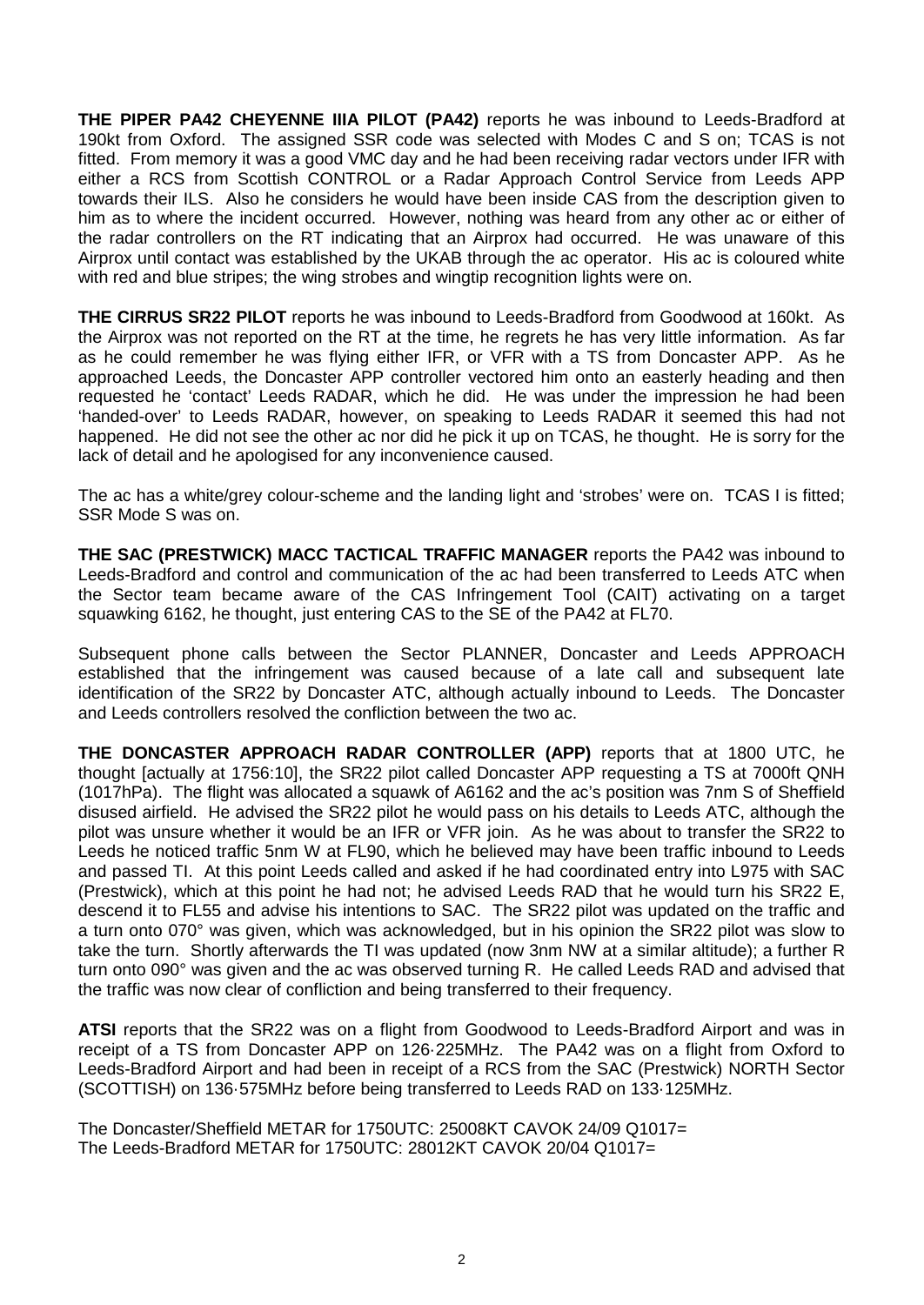At 1755 the PA42 pilot called SCOTTISH in the descent to FL120 on a heading of 345°. The flight was given further descent to FL90. [The PA42 remained inside CAS throughout this incident]. The SCOTTISH North Sector was being operated by a PLANNING controller and a trainee TACTICAL controller with mentor. The Sector was described as 'not particularly busy' and workload 'average'. The TACTICAL OJTI recalled sitting between the trainee and the PLANNER with a good view of the situation display and flight progress strips. The OJTI and trainee were paying particular attention to Manchester departures – an area where the trainee needed greater scrutiny.

At 1755:20 the SCOTTISH PLANNING controller telephoned Leeds RAD to co-ordinate the inbound PA42. It was agreed that the flight would be transferred descending to FL60, routeing direct to the 'centre fix' (RW32) and released out of FL90. Both controllers during this conversation were male.

The SR22 pilot called Doncaster APP at 1756:10, requesting a TS. The ac was outside CAS and the pilot reported flying a heading of 350° and maintaining 7000ft QNH (1017hPa). (The UK AIP at ENR 1-7-1 stipulates that that Transition Altitude in that portion of uncontrolled airspace within which the SR22 was flying is 3000ft.) The Doncaster APP controller agreed to provide a TS and a squawk of A6162 was assigned. The SR22 pilot was asked if the ac was, "*inbound VFR"; he* replied, "*affirm*", but reported uncertainty over whether or not a VFR or IFR approach at Leeds-Bradford was required. Both pilots' written reports indicated that their flights were IFR in VMC.

Doncaster APP called Leeds RAD at 1758:30, asking if the unit had details on the inbound SR22. Leeds RAD had no details but noted that the ac was 'one of theirs'. Details and the position of the SR22 were passed and it was agreed that Doncaster APP would inform Leeds RAD of the type of approach required once it had been decided by the pilot.

At 1759:20 the Doncaster APP controller informed the SR22 pilot that the flight's details had been passed to Leeds RAD and the unit advised that the type of approach required was still to be determined. Traffic Information was also passed to the SR22, "*…on your left hand side…5 miles similar track descending through flight level 9-3 possibly a Leeds inbound*." The pilot reported having the traffic, "*on TCAS.*" The controller also stated that, once clear of the traffic, the SR22 would be transferred to Leeds RADAR.

The Doncaster APP controller updated the TI to the SR22 pilot at 1800:50, "*that traffic maintaining 9 west abea- in fact just descending out of 9 now you can squawk 7000 and continue with er Lee- in fact just standby got a feeling Leeds are on the phone*."

At 1801:00 Leeds RAD called Doncaster APP. The Leeds RAD controller enquired about 'the 6162 squawk' [the SR22] and asked if the ac had been given clearance through L975. Doncaster APP stated, "*I was just about to make that call or offer him descent."* Leeds RADAR then pointed out the PA42. Doncaster APP stated that traffic had been called [to the SR22 pilot] adding, "*I'll just drop him now below 55 I'll speak to Scottish*."

At 1801:20, Doncaster APP instructed the SR22 pilot to descend to FL55 adding, "*gonna keep you clear of the airspace there*." Also at 1801:20, SCOTTISH TACTICAL instructed the PA42 to descend FL60 and turn R heading 040°.

At 1801:46, Doncaster APP telephoned SCOTTISH, pointed out the SR22 and apologised for not calling earlier. The SCOTTISH controller acknowledged this information and stated, "*yer we've got that* … *no worries."* At the same time the SR22 entered airway L975, Class A CAS, at FL70, 10nm SW of UPTON where the base of CAS is notified at FL55 – the UK AIP ENR 3-1-1-30 (02 Jun 11) refers.

(ATSI Note: This call appears on the Doncaster Deskside recording. The conversation opens with "Hello Doncaster" (male Prestwick controller), "Hello Scottish" (Doncaster APPROACH controller). It was not possible to verify the identity of the Scottish Sector involved in this call. ATSI believe, by comparison to the North Sector frequency that the Scottish controller answering this call was *likely* to be the North TACTICAL controller. ATSI noted that the SAC (Prestwick) Unit report refers to *no* call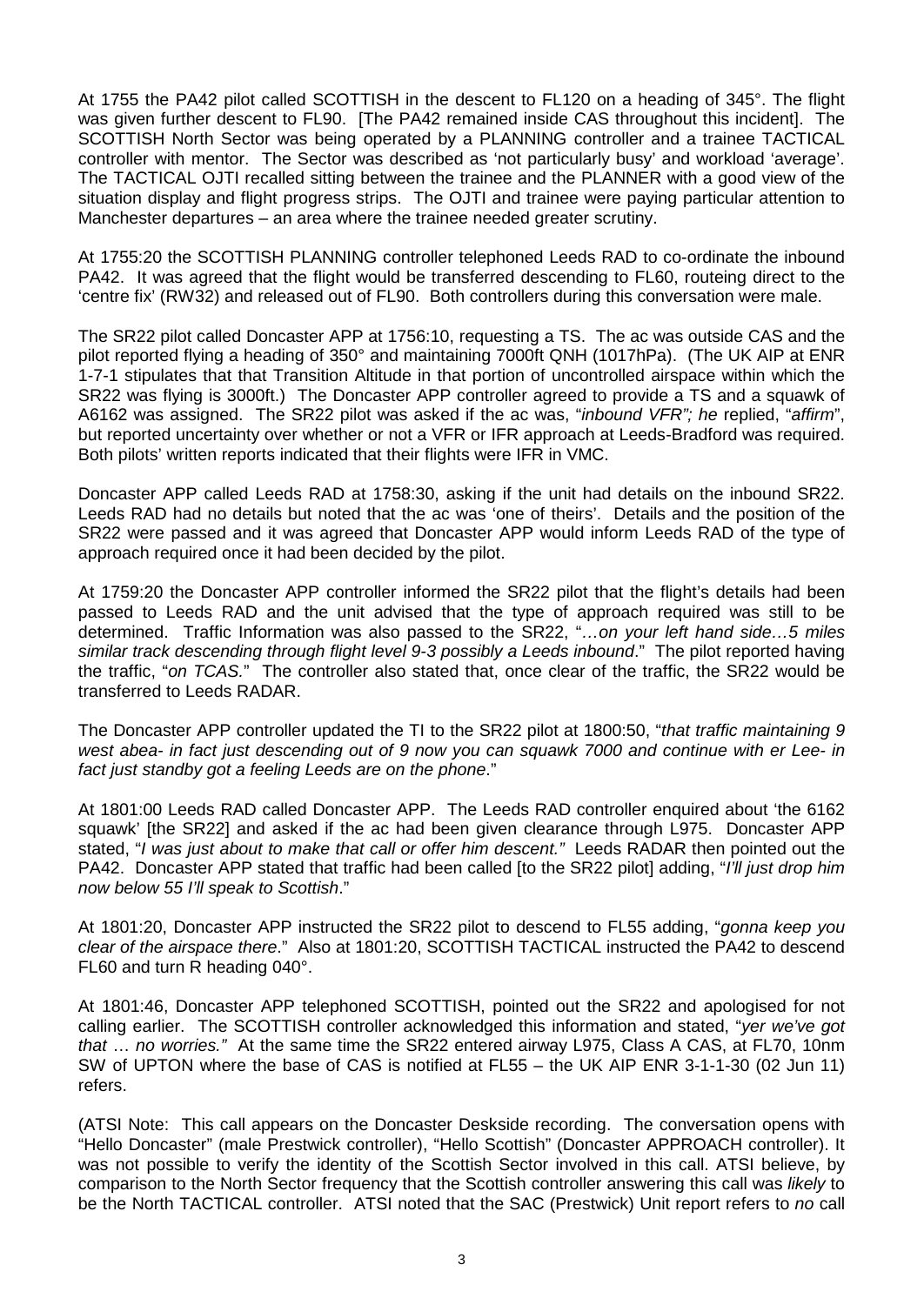being received on the North Sector. ATSI observed that the North Sector PLANNER's voice during this incident was female.)

[UKAB Note (1): See Part B. It was subsequently ascertained that Doncaster telephoned EAST Sector, instead of NORTH Sector.]

The SAC CAIT activated on the North Sector controller's situation display at 1801:53. The OJTI reported that neither he nor the trainee recalled observing the CAIT alert, albeit that in his opinion he believed 'CAIT was normally sufficiently obvious on the radar that attention is drawn to it'.

The North Sector PLANNER did not recall observing the CAIT alert. Take-over of the Sector had just been completed; however, a faulty headset and co-ordination on other, higher level traffic was cited as possible distractions. The PLANNER re-affirmed that CAIT was normally sufficiently obvious.

At 1802:10, Doncaster APP telephoned Leeds RAD to co-ordinate presentation of the SR22. Leeds RAD stated that the PA42 was not yet in contact with the unit, although it was observed that the PA42 had now turned onto the assigned heading of 040°. It was agreed that Doncaster APP would turn the SR22 R before transferring the flight to Leeds RADAR.

At 1802:30, Doncaster APP informed the SR22 pilot, "*just co-ordinating with Leeds not working that traffic yet which is now descending northwest of you if you can take up a easterly heading initially I'll keep you clear of the traffic and then further with Leeds very shortly just turn right onto heading of 0- 7-0.*" At this time there was 5nm between the two ac as the PA42 descended through FL75 and the SR22 descended through FL65.

At 1802:32, SCOTTISH instructed the PA42 pilot to report his heading to Leeds RAD. At 1802:40 Leeds RAD telephoned SCOTTISH requesting that the PA42 be stopped-off at FL70, "*because of that Doncaster traffic there.*" SCOTTISH North Sector PLANNER stated that the PA42 had already been transferred. Both controllers for this conversation were female. Whilst the telephone line remained open Leeds RAD called the PA42 and was heard to establish contact with the PA42 pilot. Leeds RAD instructed the PA42 to fly heading 010°, after which the North controller was heard to say, "*I didn't know about the 6162 there*" - the SR22.

At 1802:50, Doncaster APP asked the SR22 pilot if he was visual with 'the traffic' [the PA42]. The SR22 pilot replied, "*looking*." The PA42 was in the SR22's 10 o'clock, range 4nm, 700 feet above. The PA42 was still tracking 040° and the SR22 was continuing on its heading of 345°. STCA activated on the Prestwick radar recording at 1802:51, with 3·9nm/700ft between the aircraft.

Doncaster APP passed further traffic at 1803:10, "*traffic now's..in your left 11 o'clock range 3 miles at flight level 6-7.*" The SR22 pilot replied, "*have traffic on TCAS, still looking*." This was followed by Doncaster APP asking the SR22 pilot if he had taken up the R turn.

The minimum distance between the two ac was 2·1nm and 300ft and occurred at 1803:39, as the PA42 was descending through FL61 and the SR22 was descending through FL58. The PA42 was directly in the SR22's 12 o'clock. The PA42 was commencing a L turn (under the control of Leeds RAD) and the R turn issued by Doncaster APP to the SR22 pilot was beginning to take effect. Neither pilot reported seeing the other ac. At 1804 Doncaster APP called Leeds RAD and coordination was agreed whereby the SR22 would be transferred to Leeds RAD on its heading. The SR22 levelled at FL55 at 1804:30 and was then transferred to Leeds RADAR. The SR22 still displayed the previously assigned code A6162.

The SR22 pilot called Doncaster APP whilst flying outside CAS and 5min 36sec from the boundary of CAS. The SR22 pilot reported that his flight was VFR. Leeds RAD had no details on the flight. There was no evidence available that the SR22 pilot solicited any form of clearance before entering CAS whilst inbound Leeds-Bradford.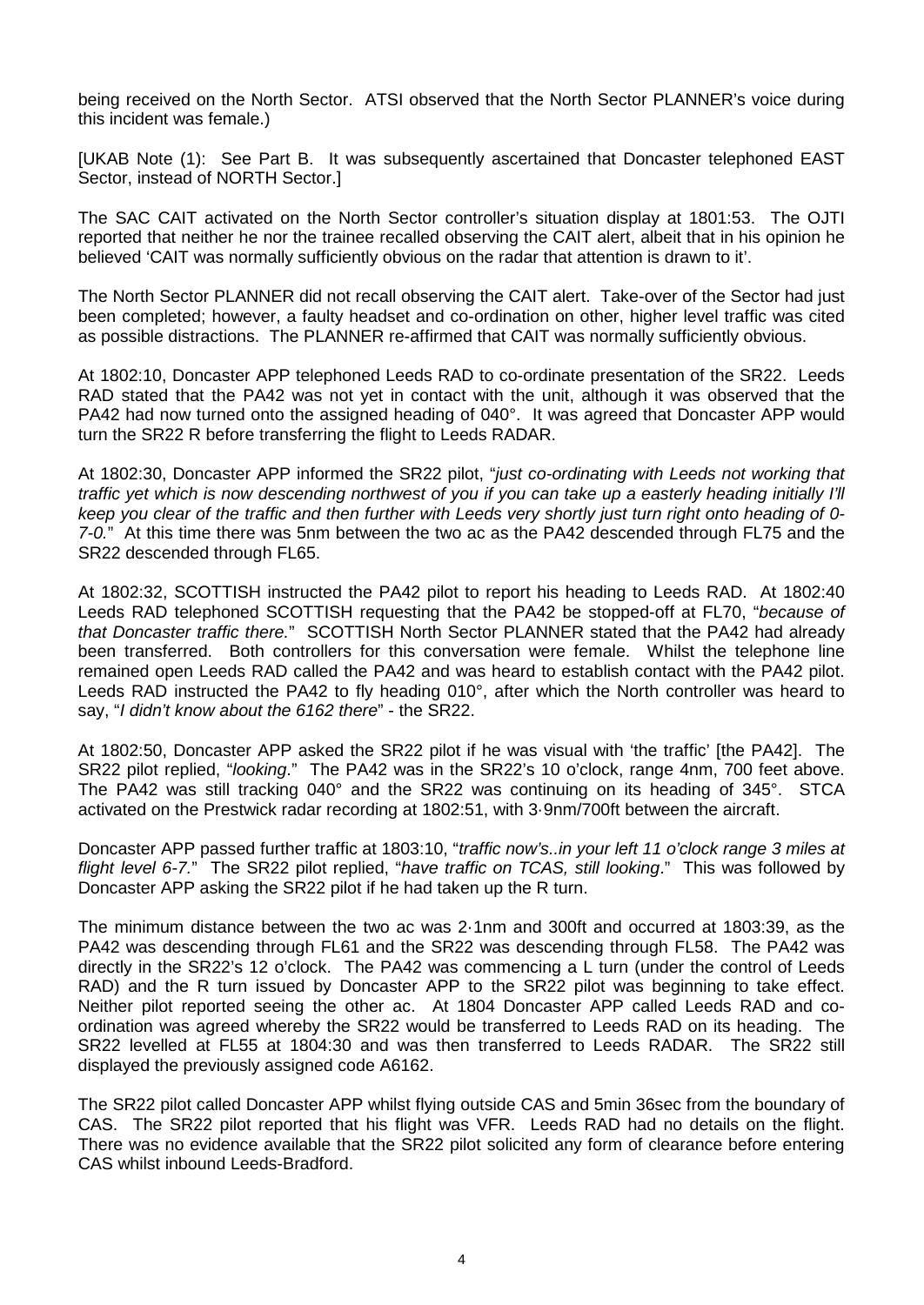Doncaster APP was in receipt of information that indicated that the SR22 would require either descent to avoid airway L975 or a clearance to enter the Class A CAS. Doncaster APP passed the SR22 pilot two sets of TI on the PA42, neither of which prompted the controller to take any action in respect of the SR22's flight profile. Some 46sec before the SR22 entered CAS the Leeds RAD controller prompted the Doncaster APP controller to take action in respect of the SR22. A descent was then given 26sec before CAS entry followed by a call to SCOTTISH. The SR22 pilot entered CAS whilst still in receipt of a TS from Doncaster APP.

Co-ordination had been agreed between Leeds RAD and SCOTTISH North Sector whereby the PA42 would be positioned towards the 'centre fix'. This co-ordination resulted in the PA42 being given a R turn which converged with the SR22. CAIT was active for 39sec before North Sector TACTICAL transferred the PA42 to Leeds RAD. The North TACTICAL trainee and mentor did not recall observing CAIT, most likely as their focus of attention was elsewhere on the Sector. However, it could not be determined if the PA42's position was assimilated on the situation display in relation to the active CAIT warning before the PA42 was transferred.

Leeds RAD was presented with a situation whereby two ac not under her control were converging in both azimuth and level. Both ac were 'known' to the Leeds RAD controller, however, 5nm or 1000ft separation was still required - the traffic was received by Leeds RAD with neither. It was also this Leeds controller who had warned Doncaster APP that the SR22 was about to enter CAS. Once Leeds RAD had established contact with the PA42, the ac was turned away from the SR22.

In summary, the SR22 pilot had allowed his ac to enter CAS without the appropriate ATC clearance. Doncaster APP allowed the SR22 to enter CAS without obtaining the appropriate clearance from the SCOTTISH North Sector or instructing the SR22 pilot to remain clear. The PA42 was transferred to Leeds RAD in accordance with the agreed release but in conflict with the SR22. The SCOTTISH North Sector controllers had not assimilated the unauthorised presence of the SR22 before transferring the PA42. There were various distracting factors on the SCOTTISH North Sector that may have led to the SR22's entry into CAS not being assimilated by the controllers, but the exact reason for this could not be determined. Once communication had been established with the PA42 pilot, Leeds RAD turned the PA42 away from the SR22 and co-ordinated a hand-over of the SR22 from Doncaster APP.

Following the investigation of this Airprox: Leeds controllers have been instructed to no longer accept inbound aircraft routeing to the 'centre fix'. Formalisation of Leeds-Bradford/Doncaster co-ordination procedures has been proposed. Aircraft conflicts are to be incorporated into TRUCE training to improve controller use of avoiding action. For Doncaster controllers a Standards Bulletin has been produced reminding all controllers to instruct ac to remain outside CAS where appropriate.

## **PART B: SUMMARY OF THE BOARD'S DISCUSSIONS**

Information available included reports from the pilots of both ac, transcripts of the relevant RT frequencies, radar video recordings, reports from the air traffic controllers involved and reports from the appropriate ATC authorities.

The Board was briefed on an additional piece of information from the NATS Ltd Advisor: it was explained that the telephone call from Doncaster to SAC (Prestwick) pointing out the SR22 at 1801:46, was actually to EAST Sector, whereas the PA42 was under the control of NORTH Sector. The eastern portion of the airway theoretically lay within EAST Sector's responsibility, however, operationally this airspace is delegated to NORTH Sector so EAST Sector would not hold a fps on the PA42. It seemed that Doncaster APP were not aware of this local delegation when they phoned EAST Sector, who should then have drawn the attention of NORTH Sector to the SR22 infringing Class A airspace. An Area Controller Member believed that EAST should have advised Doncaster that it was not their airspace and redirected the call. The NORTH Sector controller descended the PA42 to the level specified by Leeds RAD, and turned it onto a heading for the 'centre fix' into conflict with the SR22. A Member pointed out that 3nm radar separation minima was stipulated for use here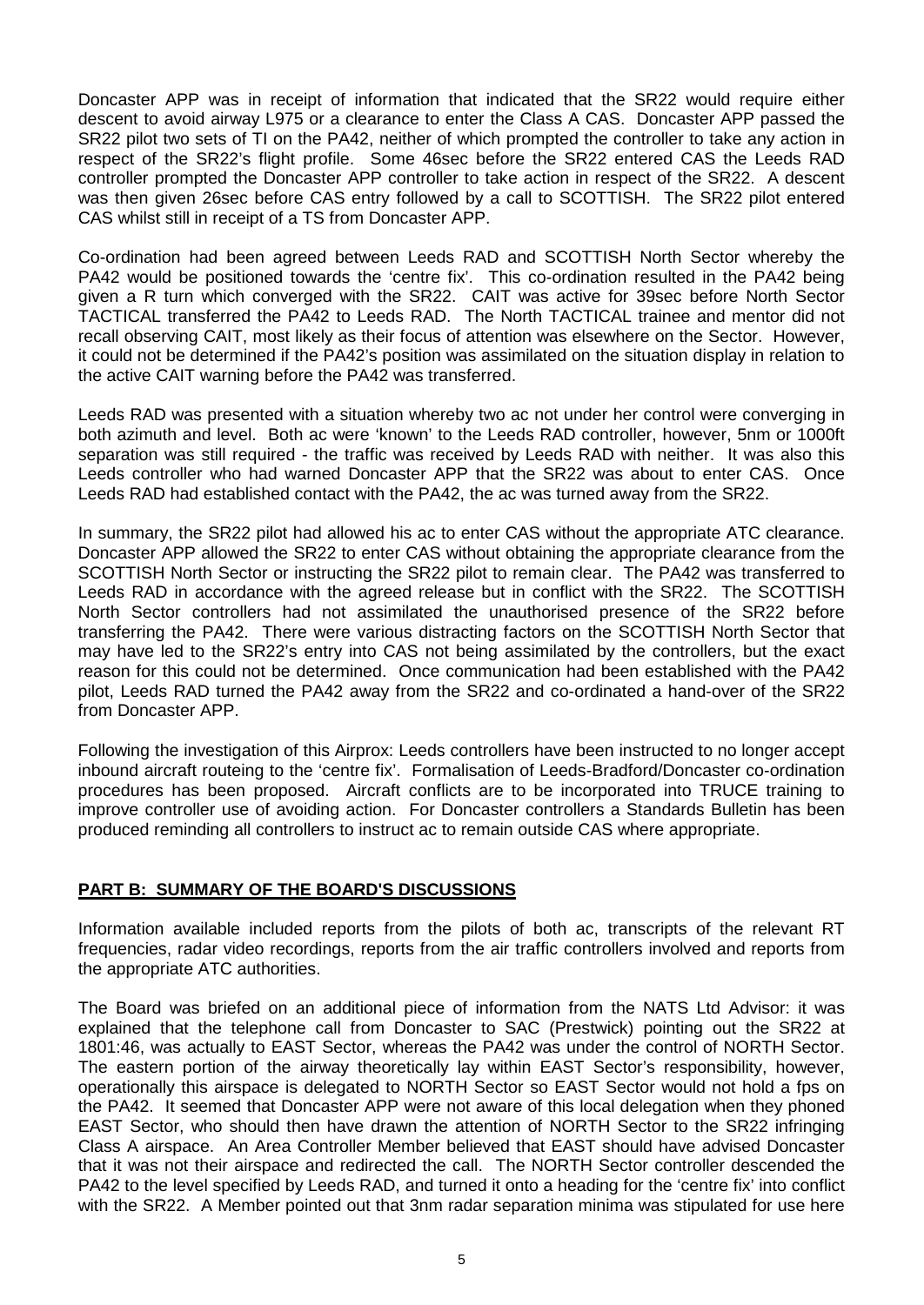by SAC controllers but they still had a responsibility to act if ac entered their airspace without clearance. Whilst focussing elsewhere in their Sector, the PA42 was thus transferred to Leeds RAD in accordance with the agreed release but it was clear the SCOTTISH NORTH Sector controllers had not assimilated the unauthorised presence of the SR22 beforehand. A military controller Member was concerned that CAIT had not been more effective and the topic of the conspicuity of the CAIT alert was discussed as some thought there might be a 'human factors' issue here. Nevertheless, the Board noted that the Sector controllers involved perceived the warning was normally sufficiently obvious; it seemed likely that on this occasion they were concentrating on another issue at the time.

Whereas the delegation of that piece of airspace may have caused some confusion with Doncaster APP phoning the wrong SAC Sector, Controller Members recognised that the call occurred over 5½min after the SR22 pilot's initial call requesting a TS. Therefore Doncaster APP had ample time to recognise that either a decent below the airway was necessary or to facilitate an appropriate clearance for the SR22 to penetrate Class A CAS. It seemed from the interrupted transmission to the SR22 at 1800:50, which included TI on the PA42, that it was not until Leeds RAD called asking about the Doncaster controller's intentions that any positive action was taken. When Doncaster APP instructed the SR22 pilot at 1801:20, to descend to FL55 the ac was indicating FL70 with just over 1nm to run to the southern boundary of L975. As it was the SR22 was allowed to enter L975, still under a TS, where Doncaster APP had no authority to provide an ATS within Class A CAS. Members pointed out that the SR22 could have been descended a lot earlier to remain clear and this lack of positive action was a significant factor which had led to the SR22's entry into CAS without a clearance. Moreover, the controller did not advise the SR22 pilot of the situation. The Board agreed that as Doncaster APP had allowed the SR22 to enter controlled airspace without clearance, this was a contributory factor to the Airprox with the PA42.

It was also evident that the SR22 pilot had neither requested that Doncaster APP obtain a clearance through L975 for him, or descended of his own volition to remain clear of the Class A airway. Pilot Members pointed out that his ac has a sophisticated navigational fit and it should have been abundantly obvious to the SR22 pilot that he was approaching the Southern boundary of L975. A controller Member pointed out that Doncaster APP had not instructed the SR22 to 'remain clear of CAS' and there was some sympathy with the SR22 pilot who might have incorrectly perceived that, as he was receiving a TS from Doncaster APP, who had finally issued a descent instruction to FL55 and also stated "*gonna keep you clear of the airspace…",* that all was in order. Ultimately, however, it was the SR22 pilot's responsibility to obtain any necessary CAS clearance along his route. Whilst he might reasonably expect Doncaster APP to assist him with that task, he had neither asked for a CAS entry clearance nor queried whether such a clearance was being obtained for him. Pilot Members were keen to stress that it was the pilot's responsibility to instigate such action and to remain outside of CAS if no clearance has been obtained. The Board agreed unanimously, therefore, that the Cause of this Airprox was that the SR22 pilot entered controlled airspace without clearance.

The Board commended the Leeds RAD controller for her foresight and awareness; it was plain that she had identified the potential for a conflict at an early stage and had done everything possible to forestall a close quarters situation, including the early prompt to Doncaster. However, she was thwarted because both ac remained under the control of other ATSUs until the latter stages of the encounter. Despite 4 transmissions of TI from Doncaster APP, the SR22 pilot did not see the PA42 visually although it was displayed on his TCAS I. The passing of TI by the controller without earlier positive action to turn the SR22 away from the PA42 caused controller Members some concern; it was not until 1802:30, when both ac were well inside L975 and the PA42 was a mere 5nm away and 1000ft above the SR22 that Doncaster APP issued the instruction to the SR22 pilot "..*if you can take up a easterly heading initially I'll keep you clear of the traffic…just turn right onto heading of 0-7-0.*" However it was evident from the radar recording that this instruction did not have any effect until 1min and 9sec later when the SR22 is shown in the R turn. This was at the same time as the PA42 pilot called Leeds RAD, who promptly applied a L turn to the PA42 just as the two ac closed to the minimum range of 2·1nm. It was the combined effect of these complementary avoiding action turns that finally resolved the conflict and started to increase the horizontal separation between these two ac that were only 300ft apart in the vertical plane. For his part the PA42 pilot had little impact on the